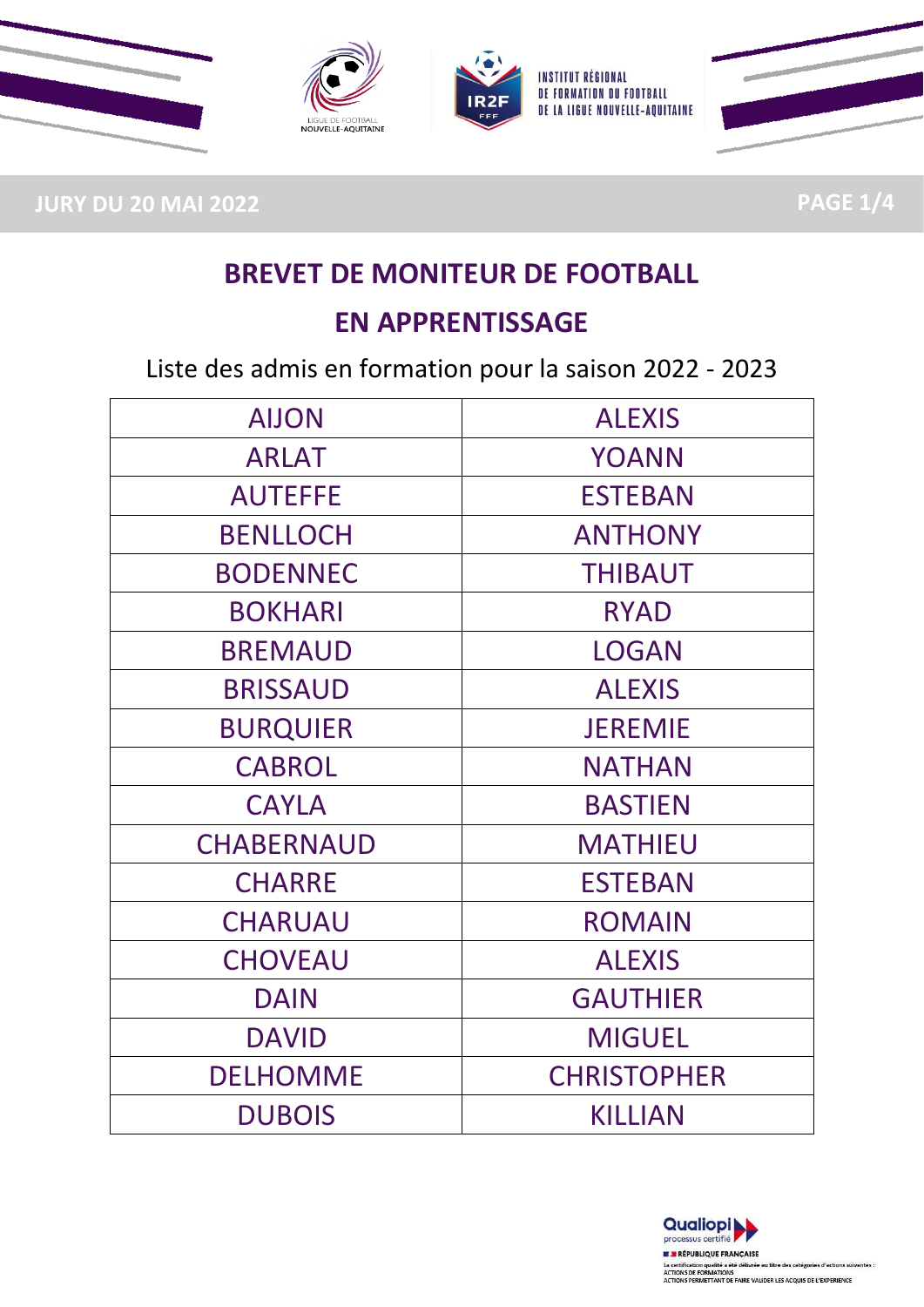

# **JURY DU 20 MAI 2022 PAGE 2/4**

| <b>DUGUY</b>              | <b>MAXIME</b>   |
|---------------------------|-----------------|
| <b>ESPALLIER</b>          | <b>BASTIEN</b>  |
| <b>FEZZANI</b>            | <b>MATHIEU</b>  |
| <b>FRANCES</b>            | <b>NICOLAS</b>  |
| <b>GAUTIER</b>            | <b>THEO</b>     |
| <b>GORRY</b>              | <b>JULIAN</b>   |
| <b>GUILLOUX ARNAUDIES</b> | <b>RAPHAEL</b>  |
| <b>HAY</b>                | <b>VALENTIN</b> |
| <b>HENRY</b>              | <b>QUENTIN</b>  |
| <b>JAUD</b>               | <b>THOM</b>     |
| <b>JOURNAULT</b>          | <b>PIERRE</b>   |
| <b>JUIGNET SIMART</b>     | <b>THEO</b>     |
| <b>KIBONDZI</b>           | <b>DYLAN</b>    |
| LABARBE                   | <b>MARCO</b>    |
| <b>LARRIEU</b>            | <b>LISA</b>     |
| <b>MAAMOR</b>             | <b>OMAR</b>     |
| <b>MANNEVAL</b>           | <b>MAEL</b>     |
| <b>MARCY</b>              | <b>STEPHANE</b> |
| <b>MARSAUD</b>            | <b>THOMAS</b>   |
| <b>MARTINAUD</b>          | <b>LOIC</b>     |
| <b>PAYEUR</b>             | <b>LEANORE</b>  |
| <b>PERROGON</b>           | <b>CHLOE</b>    |
| <b>PINTO</b>              | <b>GIOVANNI</b> |
| <b>PUAUD</b>              | <b>CLEMENT</b>  |

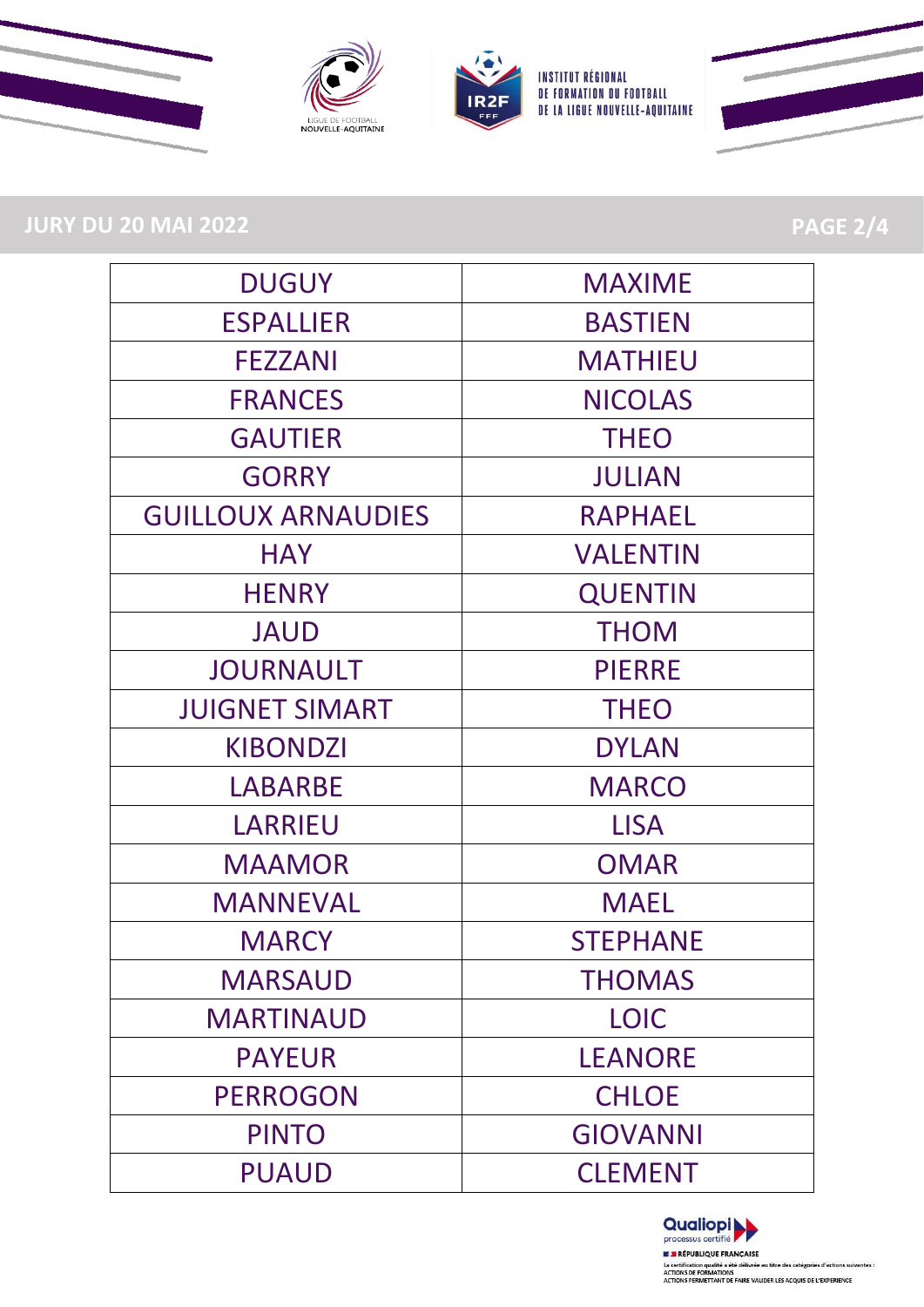







**JURY DU 20 MAI 2022 PAGE 3/4**

| <b>QUINTANE</b> | <b>LUCAS</b>   |
|-----------------|----------------|
| <b>SAVIN</b>    | <b>CLEMENT</b> |
| <b>SENECHAL</b> | <b>CLEMENT</b> |
| <b>SOBRAL</b>   | <b>RAPHAEL</b> |
| <b>TIRANT</b>   | <b>JIMMY</b>   |
| <b>TOULOUSE</b> | <b>ANTON</b>   |
| <b>TURPEAU</b>  | <b>CLEMENT</b> |
| <b>VERGNES</b>  | <b>ENZO</b>    |
| <b>YCART</b>    | <b>ERWANN</b>  |